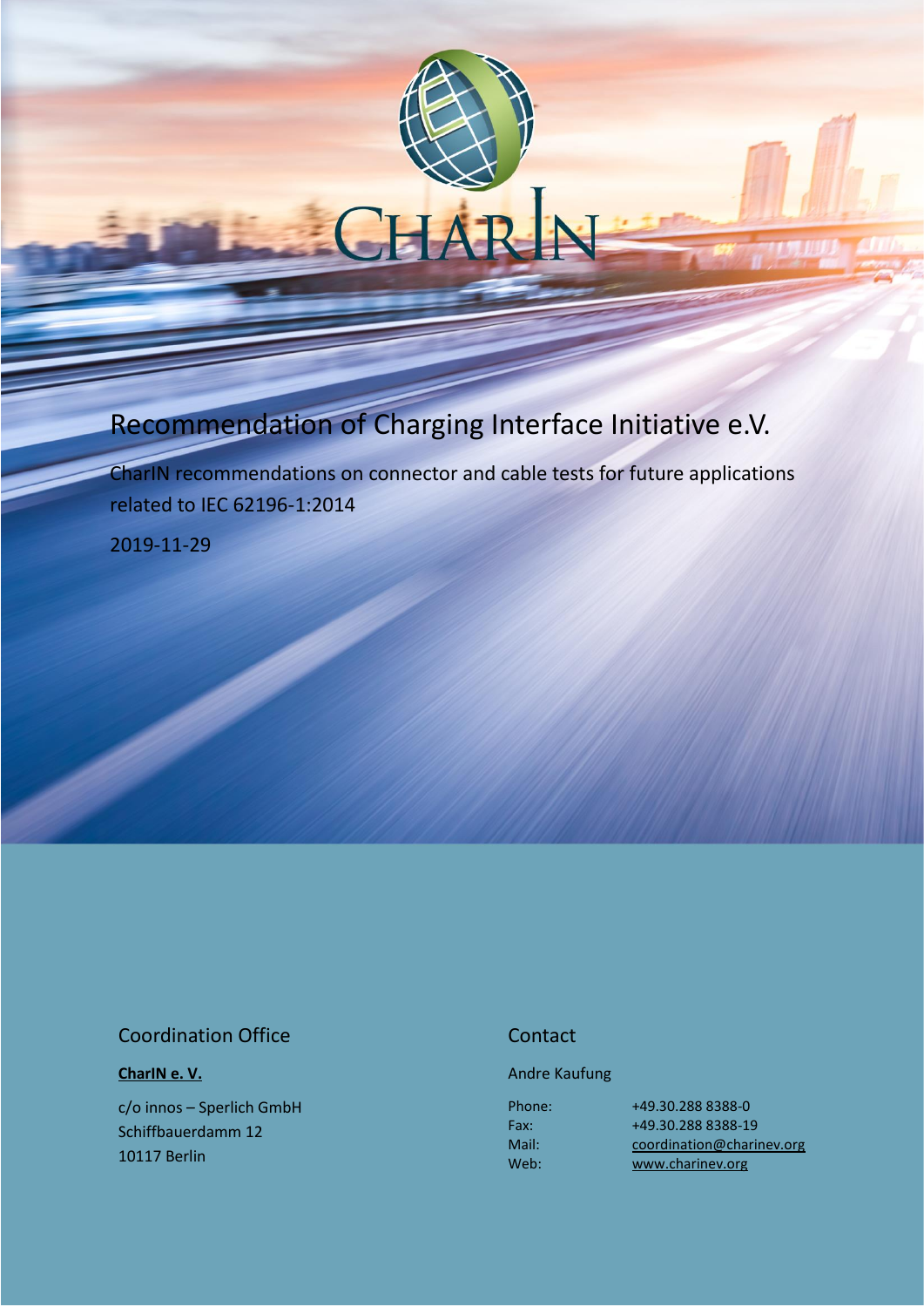

## Introduction

CharIN is dedicated to develop and establish the Combined Charging System (CCS) as the standard for charging Battery Electric Vehicles (BEVs) of all kinds.

The Focus Group Charging Connection elaborates the findings of damages on charging infrastructure in the field and perceives it as a valuable discussion.

A list of potential improvements was created especially addressing frequently used high power charging stations in a public environment. The most promising recommendations will be presented in the following.

# Drop Test

#### **Current situation:**

Observations in the field have shown, that many vehicle connectors get damaged by falling to the ground. This indicates that the drop test in IEC 62196-1:2014 (clause 26.3) is not severe enough to ensure product robustness.

#### **Cause and why:**

Why this workgroup? Today's technical limitations & shortcomings will amplify over time... **CHARIN** Current Up #EVs Up More Different Duty Cycle More EVSE-Heat Up Use Cases Chargers in Field & Mating Coordination Office Charlie<br>Cole Innoce-Spanish GmbH **1/21/2019** count up

CharIN recommendations on connector and cable tests for future applications related to IEC 62196-1 V04, 2019-11-29 2